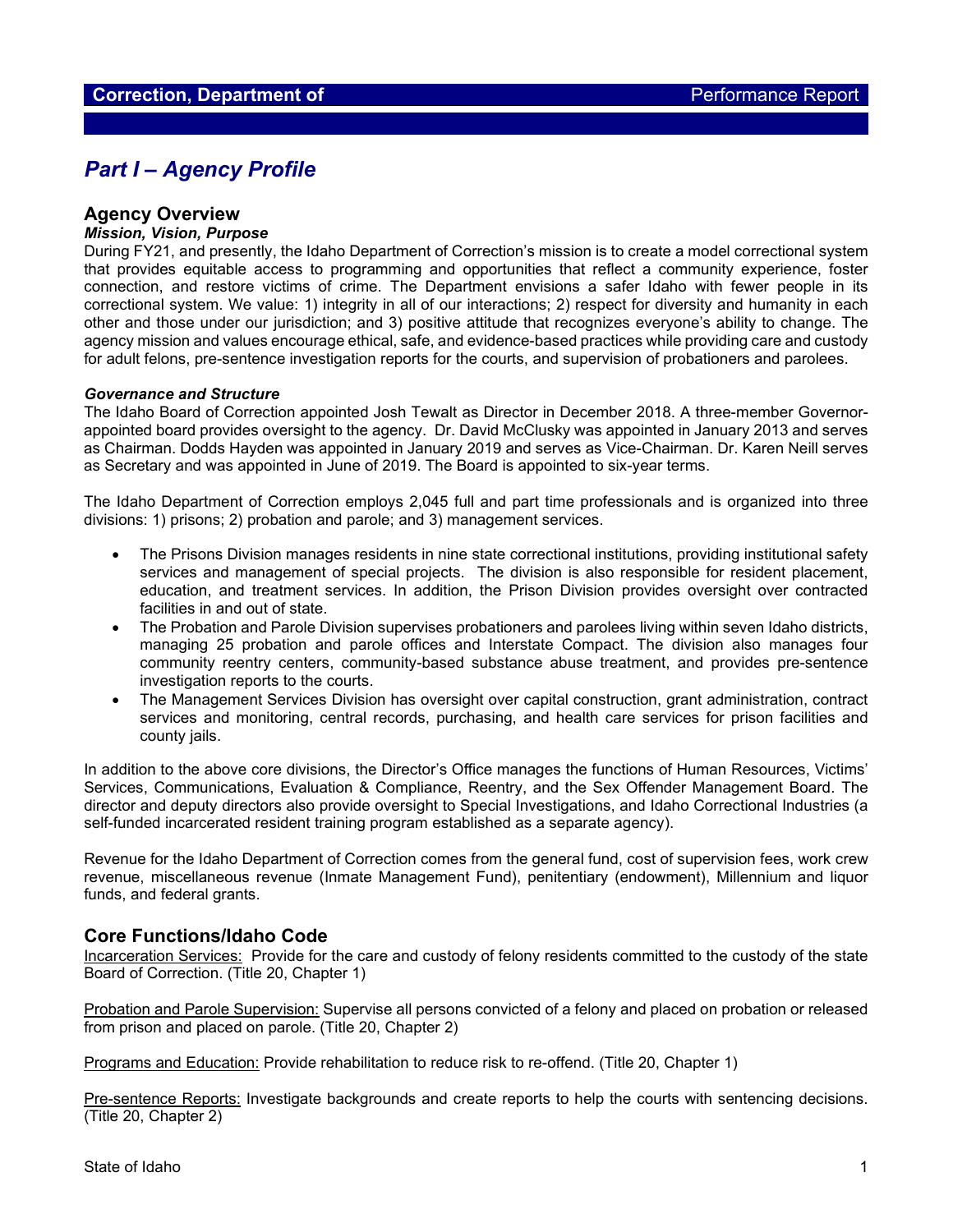# **Revenue and Expenditures**

| <b>Revenue</b>                  | <b>FY 2018</b> | <b>FY 2019</b>             | <b>FY 2020</b> | <b>FY 2021</b> |
|---------------------------------|----------------|----------------------------|----------------|----------------|
| <b>General Fund</b>             | \$222,937,900  | \$239,616,400              | \$267.130.600  | \$263,106,700  |
| <b>Work Crews</b>               | \$7,596,500    | \$8,378,800                | \$8,666,000    | \$8,072,800    |
| Parolee Supervision Fund        | \$7,253,700    | \$7,324,200                | \$7,083,000    | \$6,598,300    |
| <b>Federal Grant</b>            | \$865,700      | \$1,072,700<br>\$2,106,600 |                | \$2,243,200    |
| Miscellaneous Revenue           | \$3,430,100    | \$4,665,700                | \$4,285,000    | \$4,409,100    |
| <b>ARRA/CARES</b>               |                |                            |                | \$10,194,000   |
| Liquor Fund                     | \$440.500      | \$440,900                  | \$440,400      | \$430,800      |
| Millennium Fund                 | \$1,859,200    | \$2,078,100                | \$1,039,000    |                |
| Penitentiary                    | \$1,986,500    | \$2,210,700                | \$2,261,600    | \$2,066,700    |
| Total                           | \$246,370,100  | \$265,787,500              | \$293,012,200  | \$297,121,600  |
| <b>Expenditures</b>             | <b>FY 2018</b> | <b>FY 2019</b>             | <b>FY 2020</b> | <b>FY 2021</b> |
| <b>Personnel Costs</b>          | \$129,412,500  | \$131,374,739              | \$140,466,864  | \$135,173,900  |
| <b>Operating Expenditures</b>   | \$102,652,500  | \$122,597,994              | \$144,908,371  | \$154,235,400  |
| Capital Outlay                  | \$5,746,900    | \$4,066,148                | \$3,143,056    | \$5,070,300    |
| <b>Trustee/Benefit Payments</b> | \$8,190,300    | \$8,543,297                | \$4,588,282    | \$2,642,000    |
| Total                           | \$246,002,200  | \$266,582,178              | \$293,106,573  | \$297,121,600  |

# **Profile of Cases Managed and/or Key Services Provided**

| <b>Cases Managed and/or Key Services</b><br><b>Provided</b> | <b>FY 2018</b> | <b>FY 2019</b> | <b>FY 2020</b> | <b>FY 2021</b> |
|-------------------------------------------------------------|----------------|----------------|----------------|----------------|
| Incarcerated Offenders (Year-end)                           | 8,645          | 9,030          | 8,775          | 8,518          |
| Supervised Offenders, In State (Year-end <sup>1</sup> )     | 15,728         | 16,820         | 17,403         | 16,579         |
| Interstate Compact Supervised Offenders <sup>2</sup>        | 2,086          | 2,295          | 2,387          | 2,390          |
| Pre-sentence Investigation Reports                          | 5,880          | 6,039          | 4,879          | 4,310          |
| <b>Term Prison Admissions</b>                               | 2,583          | 2,731          | 2,693          | 2,484          |
| <b>Retained Jurisdiction Prison Admissions</b>              | 2,323          | 2,555          | 2,537          | 1,929          |
| <b>Parole Violator Prison Admissions</b>                    | 1,918          | 1,779          | 1,842          | 1,663          |
| <b>Total Prison Admissions</b>                              | 6,824          | 7,065          | 7,072          | 6,076          |
| <b>GED/HSE Completions</b>                                  | 364            | 331            | $321^{6}$      | 175            |
| IDOC Prison Bed Cost Per Day <sup>3</sup>                   | \$66.40        | \$72.97        | \$76.32        | \$79.80        |
| Supervision Cost Per Day <sup>4</sup>                       | \$5.05         | \$4.57         | \$4.97         | \$5.26         |
| <b>Correctional Officer Turnover Rate</b>                   | 21.0%          | 21.9%          | 17.5%          | 27.1%          |
| <b>IDOC Staff Turnover Rate, All Non-CO Staff</b>           | 12.6%          | 12.1%          | 10.5%          | 15.3%          |
| Supervised Offender to Officer Ratio <sup>5</sup>           | 67 to 1        | 80 to 1        | 79 to 1        | 74 to 1        |

# **Profile of Cases Managed and/or Key Service Provided Explanatory Notes**

- 1. The supervised offender fiscal year end totals include probationers and parolees supervised in Idaho's seven districts, including those managed in the Limited Supervision Unit. It does not include offenders under IDOC's jurisdiction living in other states through Interstate Compact.
- 2. Interstate Compact fiscal year end supervised offenders are Idaho sentenced probationers and parolees who are currently living in other states.
- 3. Bed costs reflect the average cost of all beds utilized by the Department including all prison facility beds, community reentry centers, contract beds including jail beds and out of state placements.
- 4. The agency calculates the supervision cost per day based on all supervised offenders in state and those managed on Interstate Compact in other states. Approximately 20% of the budget is funded through cost of supervision fees.
- 5. The supervised offender to officer ratio reflects the average caseload size in Idaho. Specialized caseloads such as sex offender and problem-solving court caseloads are much lower than the average, resulting in general caseloads with over 100 offenders. The rate is based on the yearend total population compared to number of PCNs, not including vacancies (16,579/224).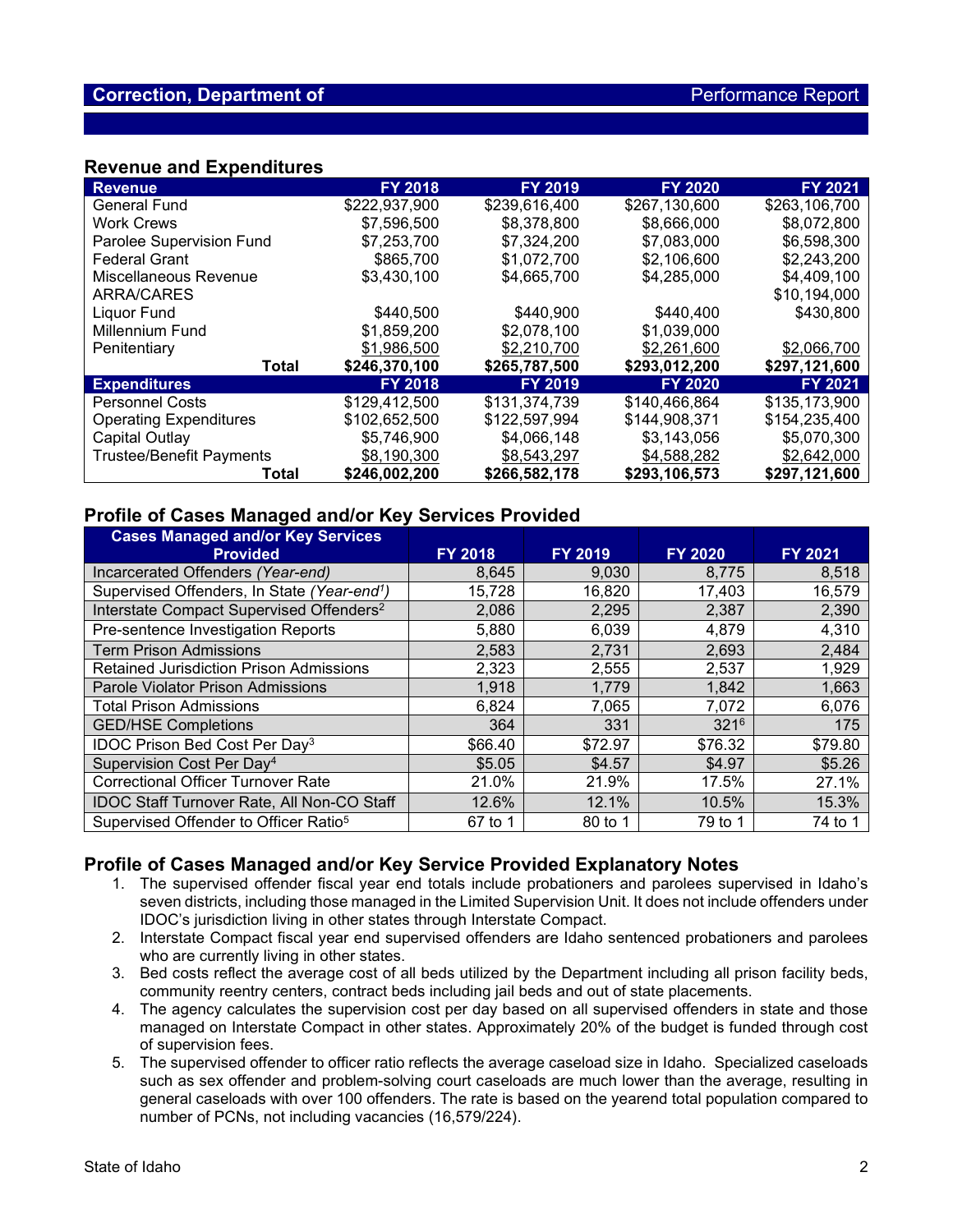# **Correction, Department of Correction, Department of Performance Report**

6. The number of GED/HSE completions for FY20 reported this year is higher than reported previously. This is established based on renewed analysis of all GEDs completed during the reporting period.



# *Part II – Performance Measures*

| <b>Performance Measure</b>                                                                                                            | <b>FY 2018</b> | <b>FY 2019</b>                                 | <b>FY 2020</b>        | <b>FY 2021</b>        | <b>FY 2022</b>                         |                                        |  |  |
|---------------------------------------------------------------------------------------------------------------------------------------|----------------|------------------------------------------------|-----------------------|-----------------------|----------------------------------------|----------------------------------------|--|--|
| Goal 1. Create safer communities by increasing success for those under IDOC jurisdiction.                                             |                |                                                |                       |                       |                                        |                                        |  |  |
| 1. Percentage of probationers,<br>parolees and full-term                                                                              | actual         | <b>New</b><br>measure                          | <b>New</b><br>measure | <b>New</b><br>measure | 64%                                    |                                        |  |  |
| releases from prison who<br>are successful at three<br>years.                                                                         | target         |                                                |                       |                       | 65%                                    | 66.6%                                  |  |  |
| 2.<br>Degree of equity in<br>programming and<br>vocational completions by<br>race and gender within<br>prisons and on supervision.    | actual         | <b>New</b><br>measure                          | <b>New</b><br>measure | <b>New</b><br>measure | <b>No</b><br>significant<br>difference |                                        |  |  |
|                                                                                                                                       | target         |                                                |                       |                       | No significant<br>difference           | <b>No</b><br>significant<br>difference |  |  |
| 3.<br>Decrease in assaults, use of<br>force incidents, and<br>suicides among those in<br>custody.                                     | actual         | <b>New</b><br>measure                          | <b>New</b><br>measure | <b>New</b><br>measure | 835                                    |                                        |  |  |
|                                                                                                                                       | target         | 5% decrease<br>per year                        |                       |                       | Target in<br>development               | 793                                    |  |  |
|                                                                                                                                       |                | Goal 2: Enhance staff fulfillment and wellness |                       |                       |                                        |                                        |  |  |
| 4. Maintain high staff retention                                                                                                      | actual         | 83.1%                                          | 85.8%                 | 90.0%                 | 84.8%                                  |                                        |  |  |
| rate                                                                                                                                  | target         | 85%                                            | 85%                   | 85%                   | 85%                                    | 85%                                    |  |  |
| 5.<br>Reduction in worker<br>compensation claims (injury<br>rate) or total number of<br>claims compared to total<br>staff in one year | actual         | <b>New</b><br>measure                          | 8.1                   | 9.1                   | 9.2                                    |                                        |  |  |
|                                                                                                                                       | target         | Target in<br>development                       | 7.7                   | 7.7                   | 7.3                                    | 7.3                                    |  |  |
| 6. Reduction in length of time<br>between open position                                                                               | actual         | <b>New</b><br>measure                          | <b>New</b><br>measure | <b>New</b><br>measure | 78                                     |                                        |  |  |
| announcement to hiring<br>start date.                                                                                                 | target         |                                                |                       |                       | Decrease by<br>5%                      | 74 days                                |  |  |
| Goal 3: Focus spending on areas that maximize success                                                                                 |                |                                                |                       |                       |                                        |                                        |  |  |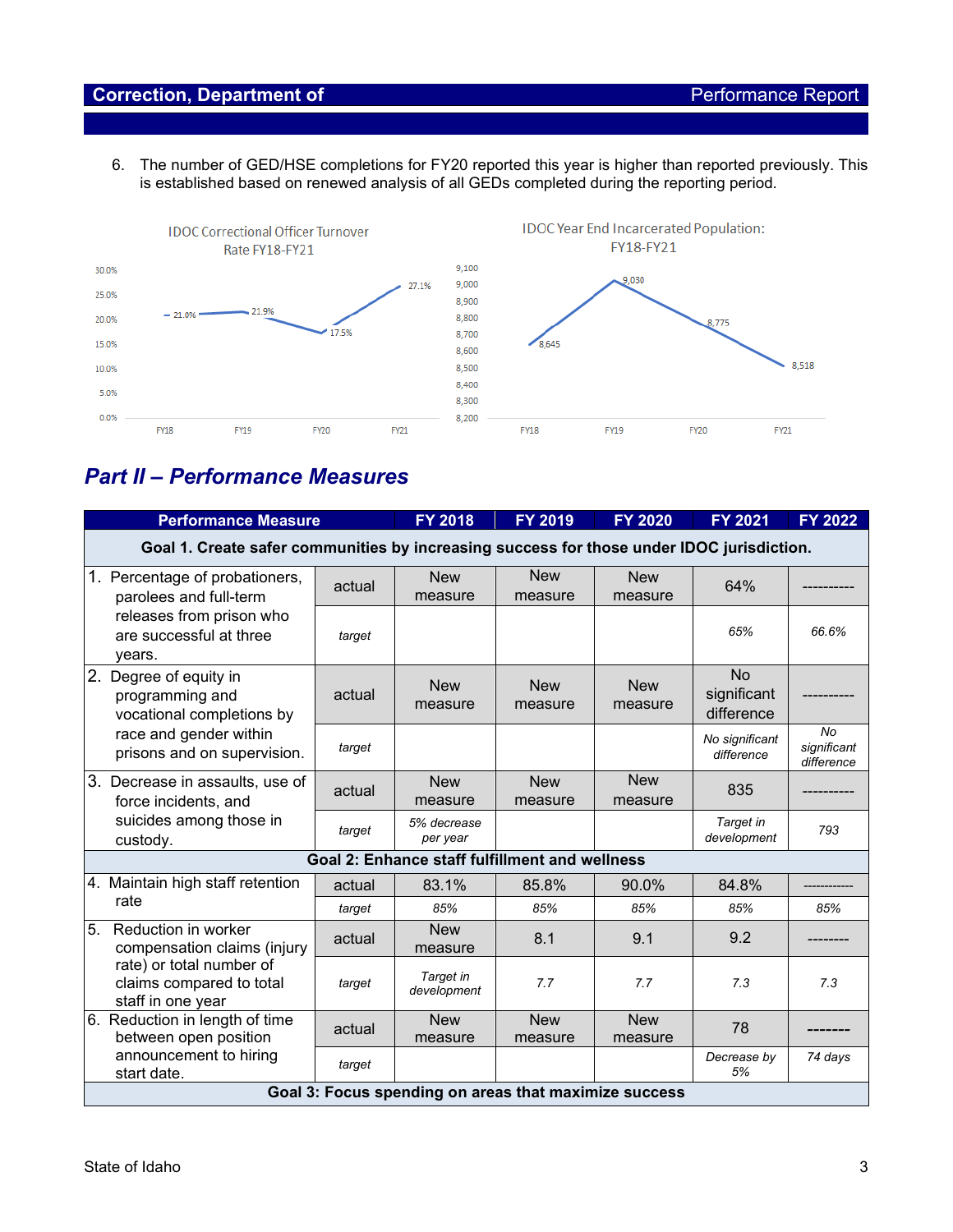# **Correction, Department of** *Performance Report* **Correction, Department of** *Performance Report*

| <b>Performance Measure</b>                                                                                                                               |        | <b>FY 2018</b>           | <b>FY 2019</b>        | <b>FY 2020</b>        | FY 2021                     | <b>FY 2022</b>                 |
|----------------------------------------------------------------------------------------------------------------------------------------------------------|--------|--------------------------|-----------------------|-----------------------|-----------------------------|--------------------------------|
| Increase investment in<br>$7_{\scriptscriptstyle{\sim}}$<br>community corrections,<br>where IDOC can have<br>greatest impacts on<br>reducing crime.      | actual | <b>New</b><br>measure    | <b>New</b><br>measure | <b>New</b><br>measure | 0.7%                        |                                |
|                                                                                                                                                          | target |                          |                       |                       | Reallocate<br>1.5% per year | Reallocate<br>1.0% per<br>year |
| Reduction in county jail<br>8.<br>length of stay for state-<br>sentenced individuals<br>awaiting admission to IDOC<br>facilities.                        | actual | <b>New</b><br>measure    | <b>New</b><br>measure | <b>New</b><br>measure | 58                          |                                |
|                                                                                                                                                          | target |                          |                       |                       | Reduce by 2%                | 568                            |
| 9.<br>Increase the number of<br>performance-based<br>incentive payments earned<br>by vendors.                                                            | actual | <b>New</b><br>measure    | <b>New</b><br>measure | <b>New</b><br>measure | \$0                         |                                |
|                                                                                                                                                          | target |                          |                       |                       | Target in<br>development    | >SO                            |
| Reduce the number of<br>10.<br>public records requests<br>coming to IDOC as a result<br>of information being more<br>readily available to the<br>public. | actual | <b>New</b><br>measure    | <b>New</b><br>measure | <b>New</b><br>measure | 818                         |                                |
|                                                                                                                                                          | target | Reduce by 5%<br>per year |                       |                       | Target in<br>development    | 774                            |

# **Performance Measure Explanatory Notes**

#### **Measure 1: Percentage of probationers, parolees, and full-term releases from prison who are successful at three years**

The goal has been set to have at least 65% of probationers, parolees, or full-term releases successful through three years in the community. In FY21, IDOC closed the gap by moving from 62% success in FY20 to 64% in FY21 but remains slightly below 65%.

*Impact*: IDOC continues to monitor the success of everyone on supervision and after release from custody to help establish whether interventions have had the intended effect. Improvements in success rates translate to more people living productively and crime-free in the community and saving taxpayer dollars that would otherwise be spent on incarceration or supervision.

#### **Measure 2: Degree of equity in programming and vocational completions by race and gender within prisons and on supervision**

There is no significant difference by race between those receiving programming and those under prison and community supervision (27.1% of individuals completing programming are non-white compared to 26.0% of people under IDOC jurisdiction). There also is no significant difference by gender between those receiving programming and the gender of the larger supervised population (24.3% of individuals completing IDOC programming are female compared to 22.3% of the supervised population).

*Impact:* By tracking whether any racial of gender disparity exists for individuals receiving programming, IDOC is able to monitor whether equal access has been established for all.

#### **Measure 3: Decrease in assaults, use of force incidents, and suicides among those in custody**

During the past fiscal year, there was a combined total of 835 assaults, use of force incidents, and suicides amongst those in custody.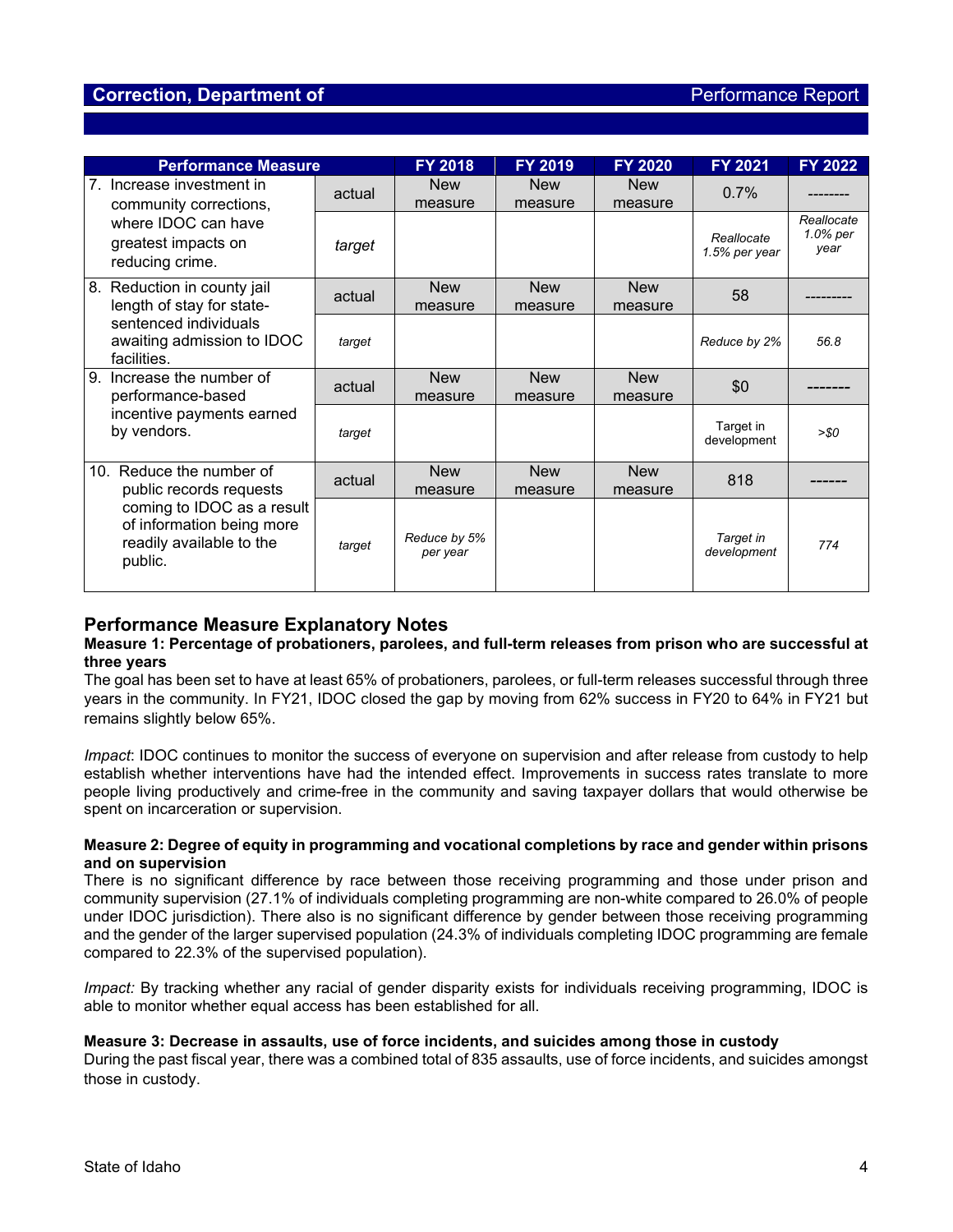*Impact:* Running safe prisons is requisite for any rehabilitative efforts to be effective*.* IDOC will continue to monitor to determine whether strategies adopted in prisons to improve culture and create more normative environments are translating into fewer incidents of violence and resident suicide.

#### **Measure 4: Maintain high staff retention rate**

The staff retention rate is based on the number of voluntary staff separations compared to filled positions for each fiscal year. Separations only include those that are voluntary and do not include those for military service, retirement, or lay-offs. The filled position total is calculated by taking the agency population at two snapshots in time at mid and end year and averaging them together. Total separations for the year are then divided by the average full-time filled positions to obtain the rate. For FY21 the rate decreased and is closer to the goal of 85%.

*Impact:* Measuring staff retention will help determine whether new programs aimed at supporting the morale of staff, such as increasing the pay for correctional, and probation and parole officers, as well as compensation for overtime, have had an effect. The measure helps establish whether worker morale has increased at central office, at correctional facilities, and in the districts.

#### **Measure 5: Reduction in worker compensation claims (injury rate), or total number of claims compared to total staff hours worked by staff in one year**

The goal of reducing the number of worker compensation claims uses a benchmark that matches the national average provided by the Bureau of Labor Statistics on industry injuries filed for correctional institutions, at 7.7 injuries per staff hours worked, where (N\*200,000/EH) and N= the number of injuries and illnesses and EH= total hours worked by employees during the year. For FY21, the total number of injury claims per 100 full-time workers only includes accepted injury claims for correctional staff and probation and parole officers.

*Impact:* The current injury rate of 9.2 is higher than the national rate of 7.7. IDOC will continue to focus on the safety of employees within all facilities and districts.

#### **Measure 6: Reduction in length of time between open position announcement to hiring start date**

Over the course of the year, IDOC averaged 78 days between open announcement to hiring start date.

*Impact:* By monitoring the length of time between open announcement to hiring date, IDOC will work towards shortening the hiring process to enable quicker onboarding of new personnel. Delays in hiring qualified candidates contributes to loss of talented candidates and results in higher position vacancy rates, which have cascading negative impacts on existing staff's morale and workload.

**Measure 7: Invest an increasing amount in fostering success in the community rather than incarceration** The FY21 benchmark was to increase, by 1.5% of the total IDOC budget, the investment in Community Corrections each year. This year, IDOC invested an additional .05% of the total budget in Community Corrections.

| <b>IDOC BASE BUDGET - EXCLUDES ONE-TIME AMOUNTS</b> |             |              |             |  |              |              |  |              |          |
|-----------------------------------------------------|-------------|--------------|-------------|--|--------------|--------------|--|--------------|----------|
|                                                     | <b>FY20</b> |              | <b>FY21</b> |  |              | Change       |  |              |          |
| Activity                                            |             | <b>Total</b> | % Total     |  | <b>Total</b> | % Total      |  | <b>Total</b> | % Total  |
| Support Services                                    |             | 16,467,300   | $6.14\%$ \$ |  | 18,183,900   | $6.10\%$ \$  |  | 1,716,600    | $-0.04%$ |
| Prisons                                             |             | 209,545,300  | 78.16%      |  | 233,007,200  | 78.15%       |  | 23,461,900   | $-0.01%$ |
| <b>Community Corrections</b>                        |             | 42,094,800   | 15.70% \$   |  | 46,960,700   | $15.75\%$ \$ |  | 4,865,900    | 0.05%    |
| Total                                               |             | 268,107,400  | 100.00%     |  | 298,151,800  | 100.00%      |  | 30,044,400   | 0.00%    |

*Impact:* Monitoring the portion of IDOC's budget spent on the community rather than prisons establishes the goal for IDOC that we will strive to provide more resources to those on supervision, where we can have greater impacts on reducing crime. The research is clear that community interventions generate the biggest reductions in recidivism, outweighing even the best prison-based interventions.